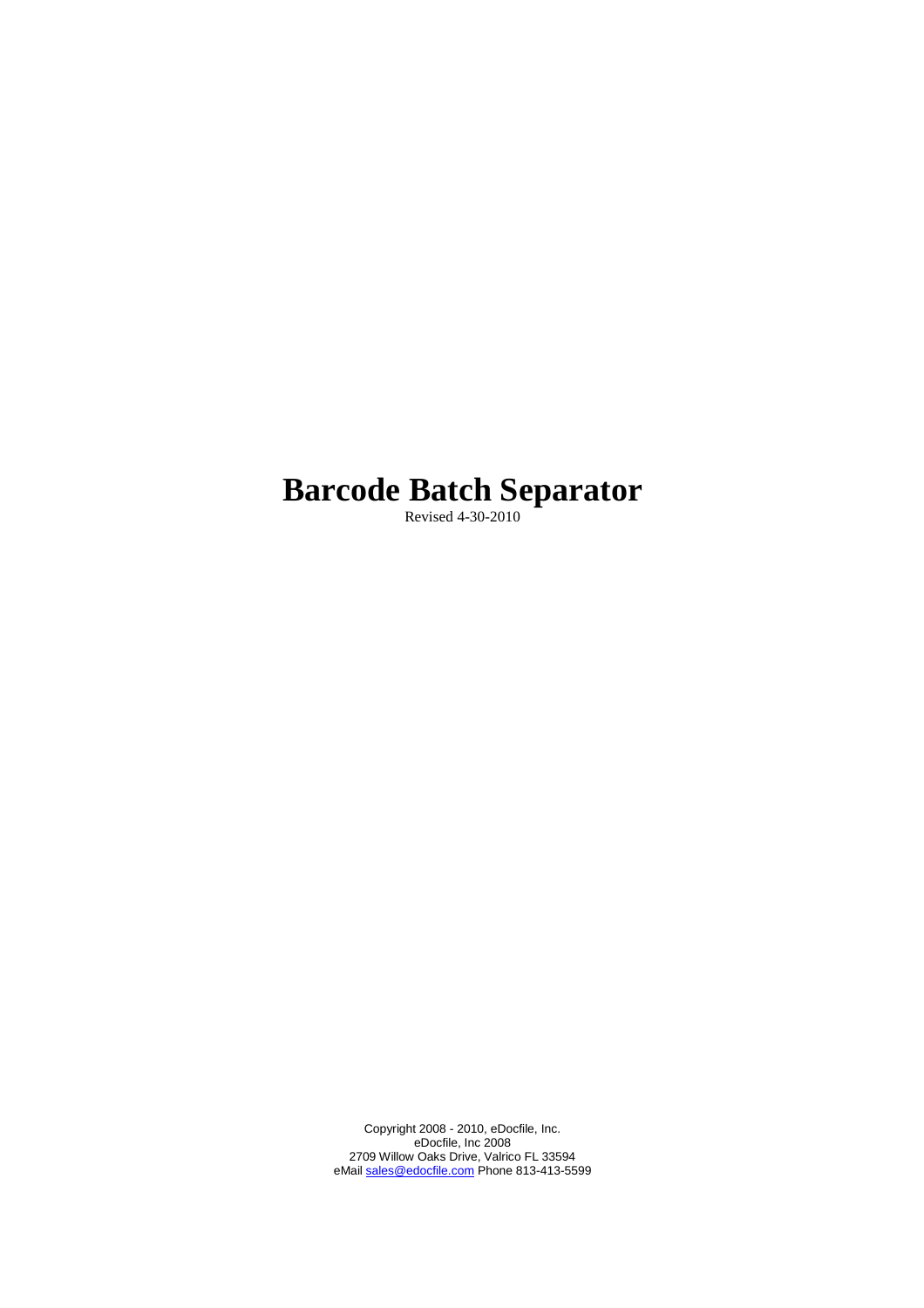# **Barcode Batch Separator**

Barcode Batch Separator is a utility to be used with a Copier that has a scan to folder option. This utility allows a user to batch scan documents without starting and stopping each time a new file begins. The user places a bar coded "Separator Page" on top of each file, stacks the files and scans them as one large multi-page tiff file.

Optionally the user can separate the files on the existence of a predefined barcode. For instance a sticker can be placed on the first page of each file. To use this function, the barcode must always contain the same contents, and be either a Code 3 of 9, or Code 128 barcode. If renaming the files with the barcode contents is desired see eDocfile's Simple Barcode Filer.

The software works by monitoring (watching) a file folder and its subfolders for new files. When one is arrives it is removed from its present location, separated into separate files and the output is placed in a matching file folder structure with a different root folder.

# **System Requirements**

Microsoft Windows 2000 or Later Adobe Acrobat or Reader - to view PDFs if PDF output is desired Permissions to read and write to the input and output folders A copier that scans to a file folder on the network. (multi-page tiff at 300 dpi G4) A method of printing the default cover pages or stickers with either 3 of 9 or Code 128 barcodes. (If using stickers if possible use Code 128 barcodes)

# **Setup**

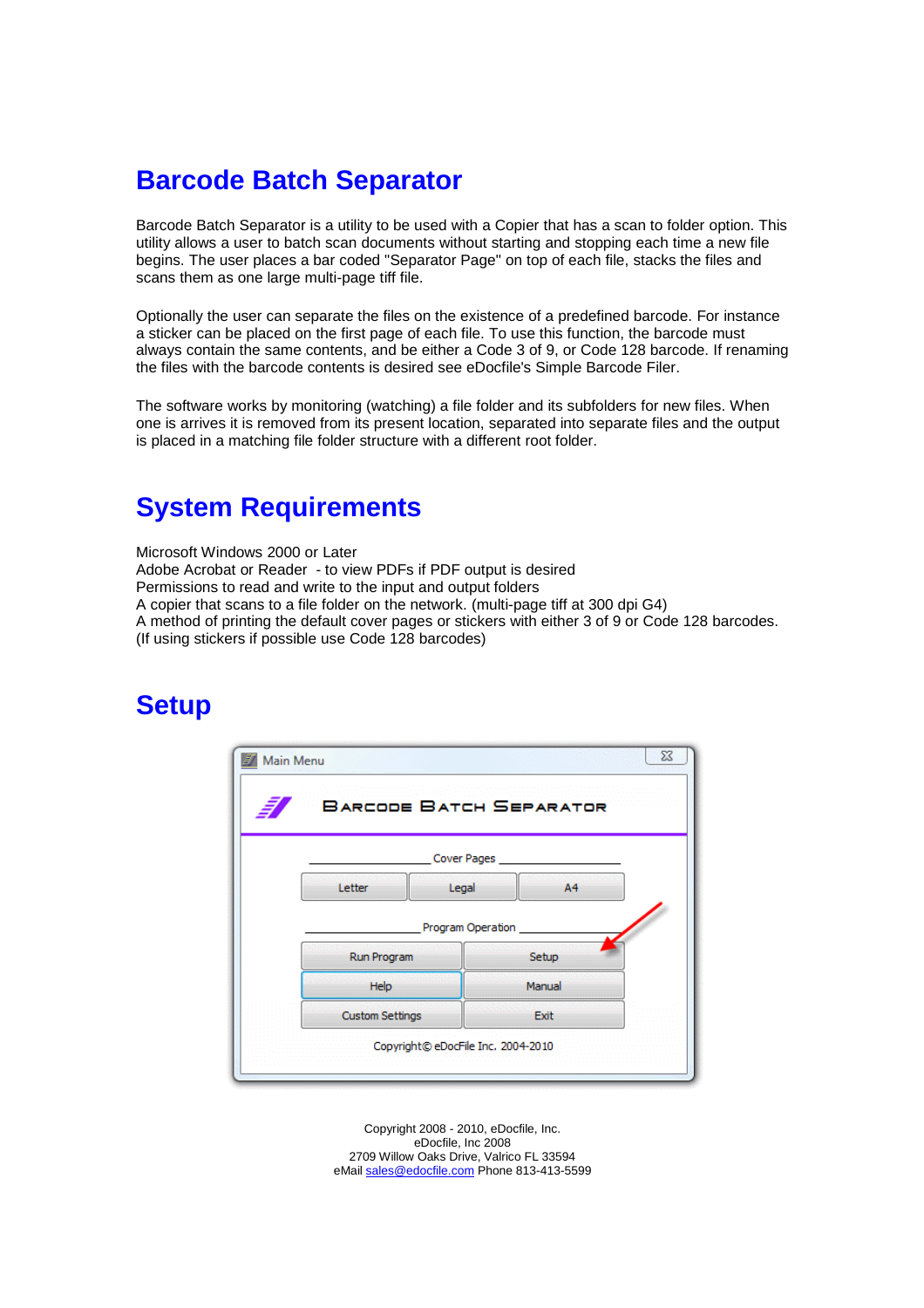#### Click on Setup



1. Enter the Root Folder to be monitored for multi-page tiff images. If it does not exist it will be created.

2. Enter an Output Folder for the processed images. All subfolders of the Root Folder will automatically be created.

3. Select the processed file output type. The options are Tiff and PDF

4. Enter the contents of the barcode that is to be used for separation. If using cover pages enter "SEPARATOR"

5. Place a check mark in this box to save cover pages, for instance if using stickers with barcodes for separation or if notes are placed on the cover page and these are to be saved.

6. Place a check in the "Monitor Folders" box to have the software check for new files to be processed. If the box is not checked the Root Folder and it's subfolders will be checked once and the software will exit. IF RUNNING AT START UP THIS NEEDS TO BE CHECKED

7. Place a check in the Box "Use Custom Settings" if a special configuration to read the location and set the contrast level of the barcode is to be used.

Click on Continue to save the settings and run the program or return to the Main Menu.

#### **Custom Settings**

Custom Settings are used on the rare occasion when the default settings do not properly process a file, or when increased speed is needed in processing. By default Barcode Batch Separator will search the entire page, with custom settings it can be configured for a specific area to be searched.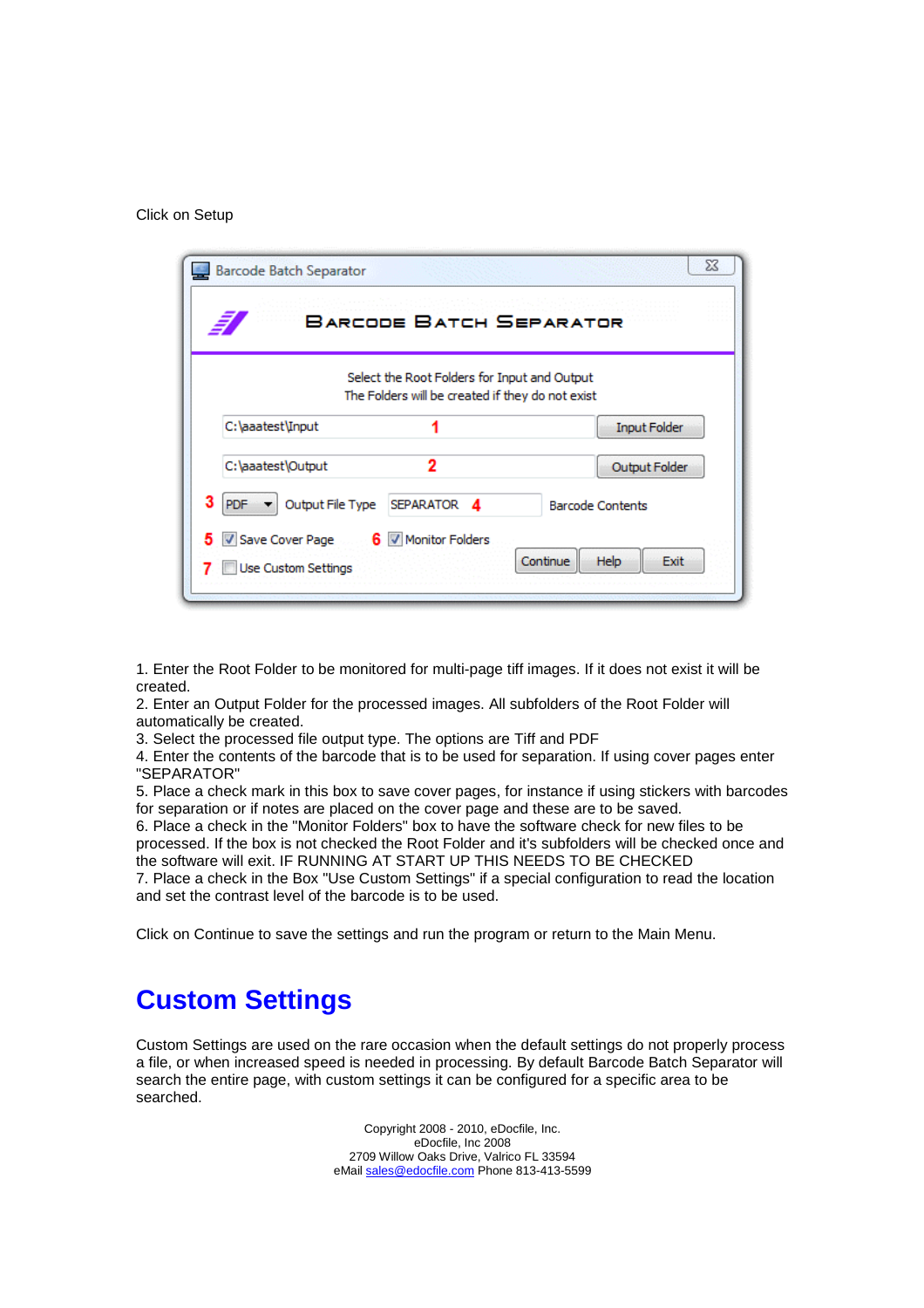| 37<br>Main Menu |                        |                                    | <b>BARCODE BATCH SEPARATOR</b> | $\Sigma$ |
|-----------------|------------------------|------------------------------------|--------------------------------|----------|
|                 |                        | Cover Pages ______                 |                                |          |
|                 | Letter                 | Legal                              | A4                             |          |
|                 |                        | Program Operation                  |                                |          |
|                 | Run Program            |                                    | Setup                          |          |
|                 | Help                   |                                    | Manual                         |          |
|                 | <b>Custom Settings</b> |                                    | Exit                           |          |
|                 |                        | Copyright© eDocFile Inc. 2004-2010 |                                |          |

Click on "Custom Settings"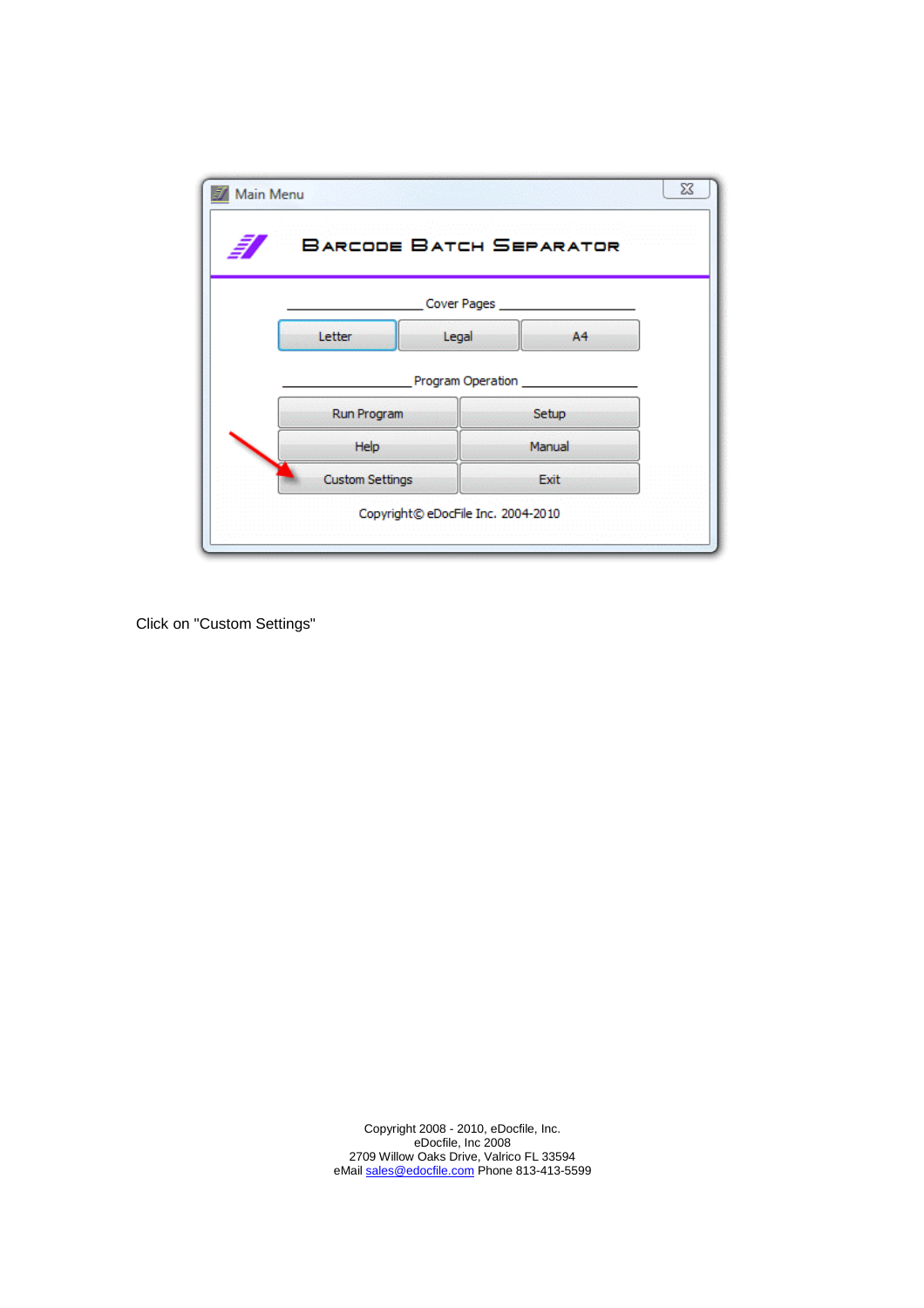| 5. Barcode splitter template creator |                                |                               |    |                                    |                                                         |                                                                                                                                                                            |                                              | EEX                                        |
|--------------------------------------|--------------------------------|-------------------------------|----|------------------------------------|---------------------------------------------------------|----------------------------------------------------------------------------------------------------------------------------------------------------------------------------|----------------------------------------------|--------------------------------------------|
| Load File1                           | $\mathcal{C}_i(\mathcal{C}_i)$ | 1 of $5$                      | >> |                                    | Original                                                | 2 AutoSize                                                                                                                                                                 |                                              | Z+<br>Z-                                   |
| 3                                    |                                | 15-TEAR-STORY                 |    |                                    |                                                         | <b>AN AN BALLAT DE MEDICINAL</b>                                                                                                                                           |                                              |                                            |
|                                      |                                | HANTI II II HANTI AIN FILLINE |    |                                    |                                                         |                                                                                                                                                                            |                                              |                                            |
|                                      |                                |                               |    | 4<br>5<br>6<br>$\overline{7}$<br>9 | $G_0$<br><b>Lest</b><br>$\overline{\vee}$ Code 39<br>10 | <b>Barcode rotation</b><br>$\degree$ 90<br><b>SEPARATOR</b><br><b>Barcode Types</b><br>Code $93$<br>Interleaved 2 of 5<br>Add Region<br>barcode, 408, 347, 1743, 370, 0, 4 | $\degree$ 180<br>Contrast 7%<br><b>EAN13</b> | $C$ 270<br>Confidence 81%<br>8<br>Code 128 |
|                                      |                                |                               |    |                                    | 11                                                      | Save                                                                                                                                                                       | Exit                                         |                                            |

To setup the Custom Settings, begin by clicking on "Load File" (1) and then browse to and select the cover page. The Cover Page barcode must contain "SEPARATOR" only.

Once the Cover Page is loaded, click on "AutoSize" (2) to view the entire page.

Once the barcode can be seen, left click on the top left corner of the barcode and drag the mouse to the bottom right to highlight the barcode (3). This will set the area to be read. Since scanners do not always align the paper exactly it is a good idea to include an area larger than the barcode.

When the area is selected if necessary the page rotation can be set (4)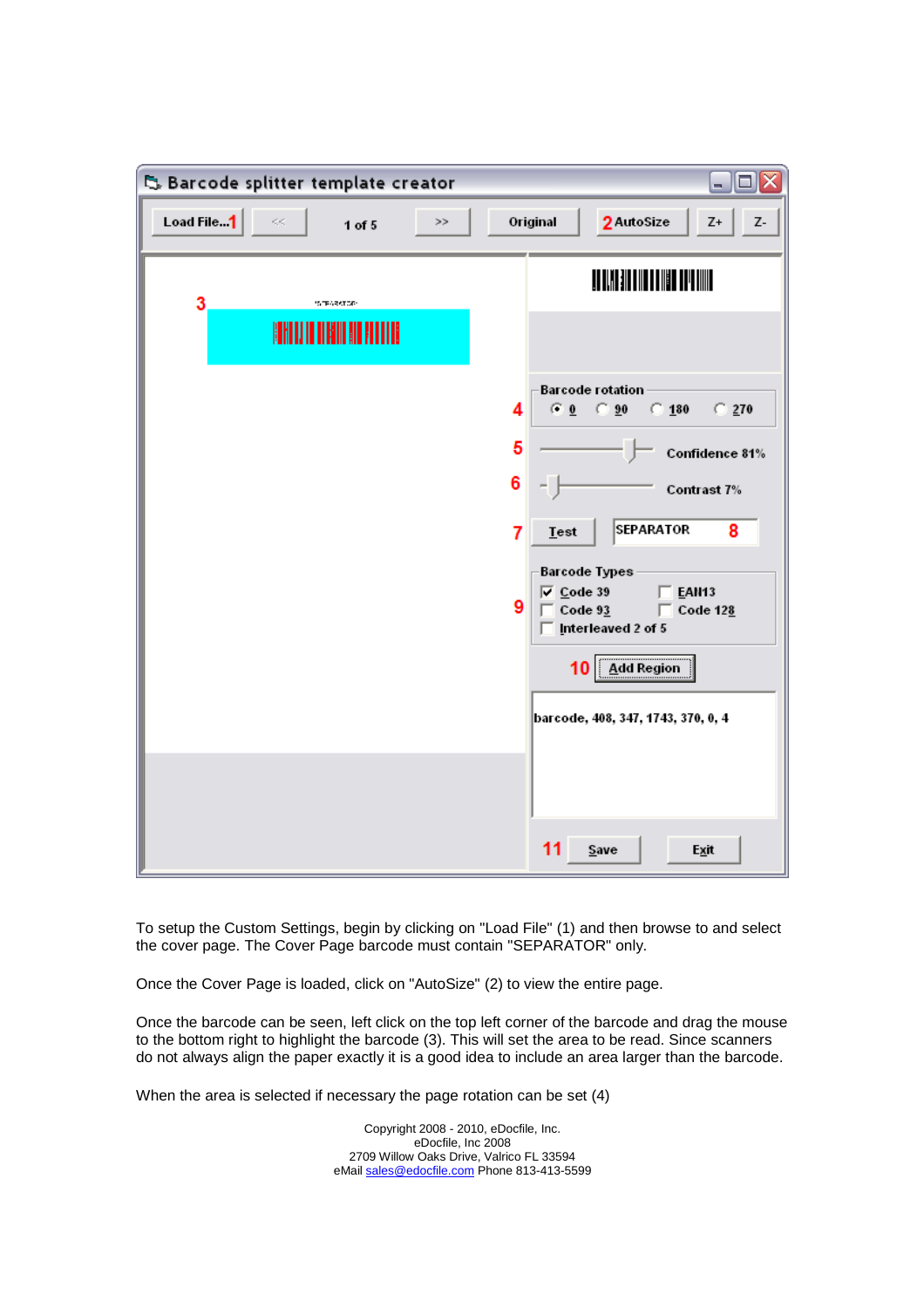The confidence level (5) determines what percentage of passes are to be correct when reading the barcode. Good accuracy will be had in the 70 - 80 range. Please note is virtually impossible to get 100 percent even if the file was created with an image printer.

Adjust the Contrast Level (6) of the file if necessary.

Click on Test (7) and check the results in (8). If it says SEPARATOR it is setup correctly.

Repeat the process testing different settings if necessary until SEPARATOR is read.

If a barcode other than a Code 39 " Code 3 of 9" is being read, set the type in box (9).

When the barcode is properly read, click on "Add Region" and then save.

When saving the settings it must be saved in the folder "C:\Program Files\edocfile\Barcode Separator" with the file name of custom.ini

### **Preparing the Documents**

Click on the size of Cover Page to be created.



The file will open as a PDF and as many cover pages as necessary can be printed.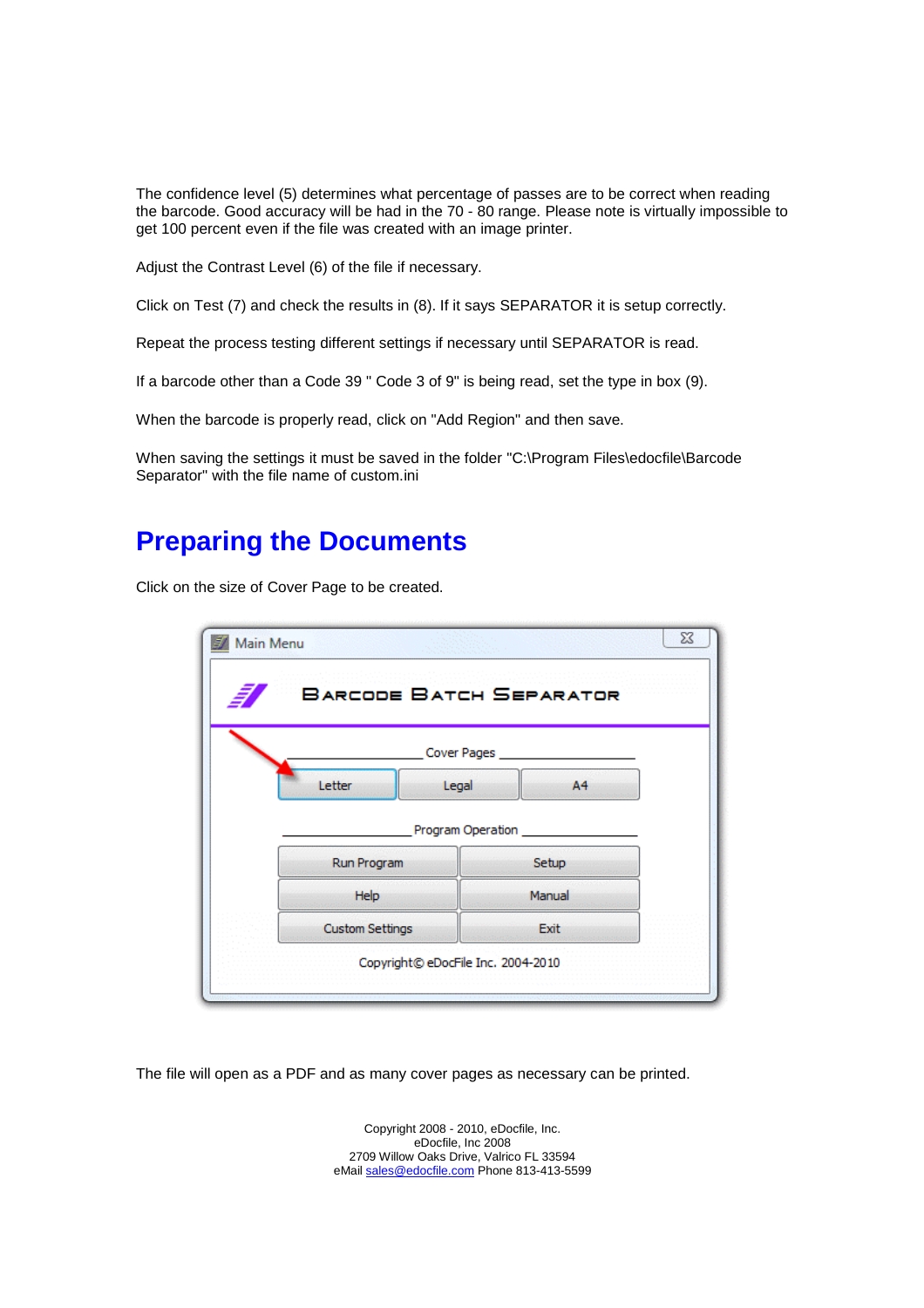

Place a cover page on top of each file to separated, this includes the first page of the first file and then stack them. Always being sure the bar codes are at the top of the document.

# **Scanning the documents**

From your copier batch scan the documents as a multi-page G4 (fax) tiff image to the input folder or one of it's subfolders. The resolution should be set at 300 dpi, the program will work with resolutions as low as 150 dpi; however, the quality of the image may not be good enough for consistent output. Ideally the documents should be scanned in "Portrait" fashion with the barcode always on top, if this is not possible they should be rotated 90 degrees to the left as shown below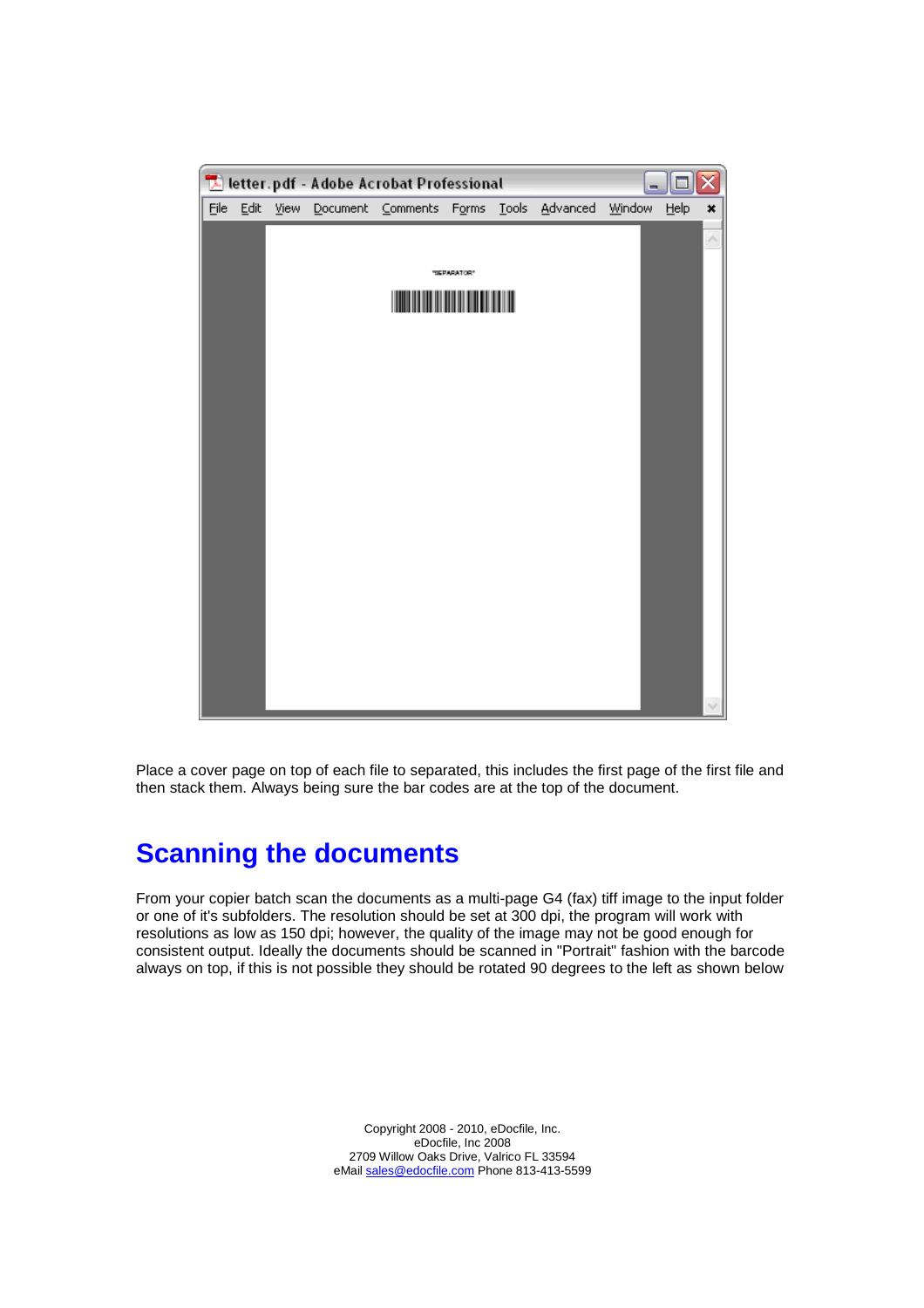

If both of these options are not available the user must create a "Custom Settings" file.

# **Running the Program**

Click on "Run Program".

| <b>BARCODE BATCH SEPARATOR</b> |                     |                |  |
|--------------------------------|---------------------|----------------|--|
|                                | Cover Pages         |                |  |
| Letter                         | Legal               | A <sup>4</sup> |  |
|                                | Program Operation _ |                |  |
| Run Program                    |                     | Setup          |  |
| Help                           |                     | Manual         |  |
| <b>Custom Settings</b>         |                     | Exit           |  |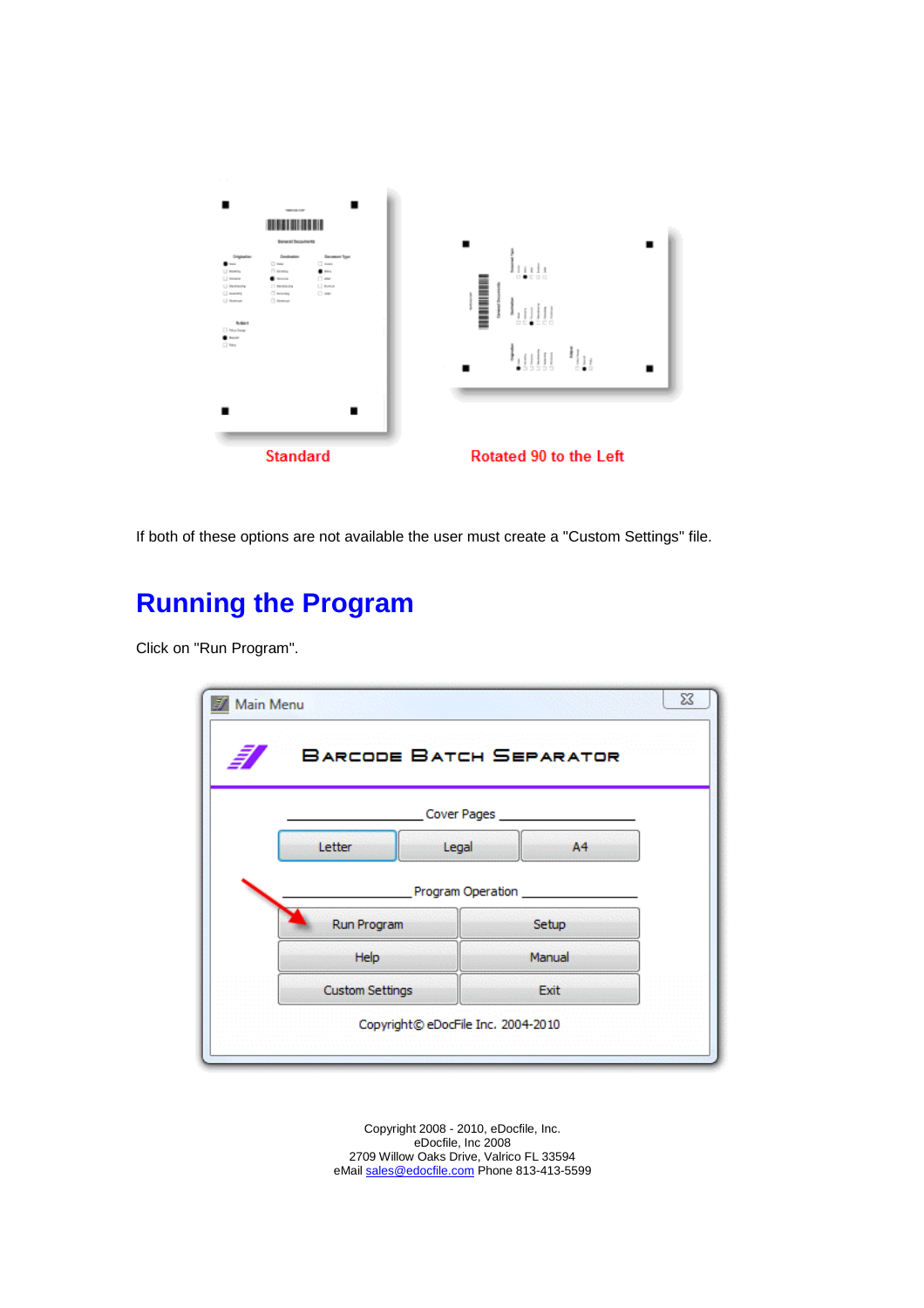A Flashing Icon will appear in the Sys Tray showing that the program is running.



To Shut down the program Click on "Shut Down"

| <b>BARCODE BATCH SEPARATOR</b> |                              |  |
|--------------------------------|------------------------------|--|
|                                | Cover Pages                  |  |
| Legal<br>Letter                | A4                           |  |
| Shut Down                      | Program Operation _<br>Setup |  |
| Help                           | Manual                       |  |
|                                | Exit                         |  |

# **Running at Startup**

To run at Startup open the Setup Menu